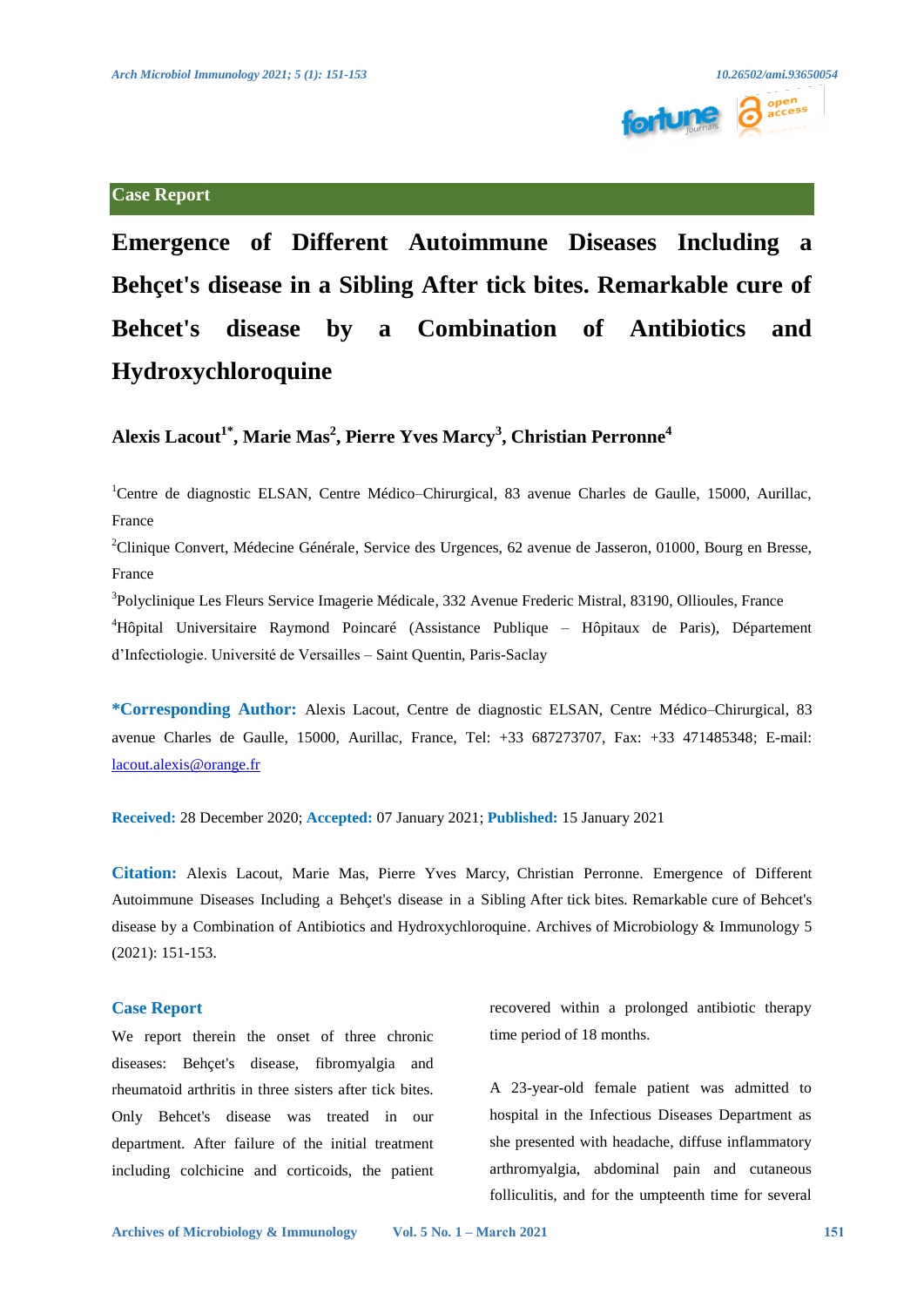#### *Arch Microbiol Immunology 2021; 5 (1): 151-153 10.26502/ami.93650054*

past years, meningeal syndrome recurrence. The physical examination was unremarkable. The biological test assessment was normal, as were the ophthalmological and cerebral MRI examinations. The patient's HLA B5 test was negative. The upper digestive fibroscopy shown digestive ulcerations.

The diagnosis of Behçet's disease was made on the following: inflammatory arthralgias, digestive ulcerations, folliculitis lesions; recurrent bipolar aphthosis was found at patient's interview. The patient was given prednisone 0.5 mg/kg/day and colchicine 1 mg/day. The evolution was characterized by an initial improvement of clinical symptoms followed by further iterative recurrence as soon as the corticosteroid doses were reduced. Upon resuming the interview with the patient' s mother, clinical symptoms began at the age of 9 years old by the occurrence of a voluminous cutaneous erythema following multiple tick bites. One month later the patient presented with subacute lymphocytic meningitis, which was treated as tuberculosis meningitis without relevant bacteriological evidence.

On the same day, the patient's two sisters were also bitten by ticks. A few weeks later on, one of them developed osteomyelitis of the tibia, which was operated on. The bacteriological examination result was negative, the histological examination showed non-specific osteomyelitis. Subsequently, she developed various multiple functional complaints that led to the diagnosis of fibromyalgia. Her other sister concomitantly developed seronegative rheumatoid arthritis.

The diagnosis of chronic post-tick bite syndrome was suspected despite the negativity of the Lyme serology. The patient significantly improved thanks to high-dose of intravenous penicillin G, despite an initial exacerbation during the first month of treatment, which could be interpreted as

confirmation of an infectious process (Jarisch-Herxheimer reaction).

Corticosteroids and colchicine were discontinued ; the patient was given doxycycline for a total duration of 18 months. Antibiotic therapy was associated with hydroxychloroquine, the same way as reported for therapy of chronic Q fever and some types of Lyme disease [1]. In 2004, the patient was in complete remission of Behçet's disease. Ten years later, no recurrence has been observed.

**Keywords:** Tick; Auto-immune disease; Behçet's disease; Antibiotic; Hydroxychloroquine

#### **Discussion**

The appearance of chronic clinical syndromes and certain autoimmune diseases occurring after tick bites raises the problem of a possible link between infectious inoculation diseases and autoimmune diseases [2]. Thus, the role of certain tick-borne microorganisms such as *Borrelia, Babesia, Bartonella, Ehrlichia* and *Anaplasma* [2-5] has been discussed in the initiation of certain autoimmune diseases such as Behçet's disease, rheumatoid arthritis and fibromyalgia [6-8].

In addition, several microorganisms such as streptococci, *Mycoplasma* and herpes viruses have been implicated in the pathogenesis of Behcet's disease [9-11]; and disease's significant improvements after antistreptococcal treatment have also been reported [9,12].

This observation underlines the emergence of autoimmune diseases in three sisters within the same family that may be suggestive of a genetic predisposition.

#### **Key Clinical Message**

**Archives of Microbiology & Immunology Vol. 5 No. 1 – March 2021 152** Tick bites seem to be a possible trigger of some autoimmune diseases by the transmission of